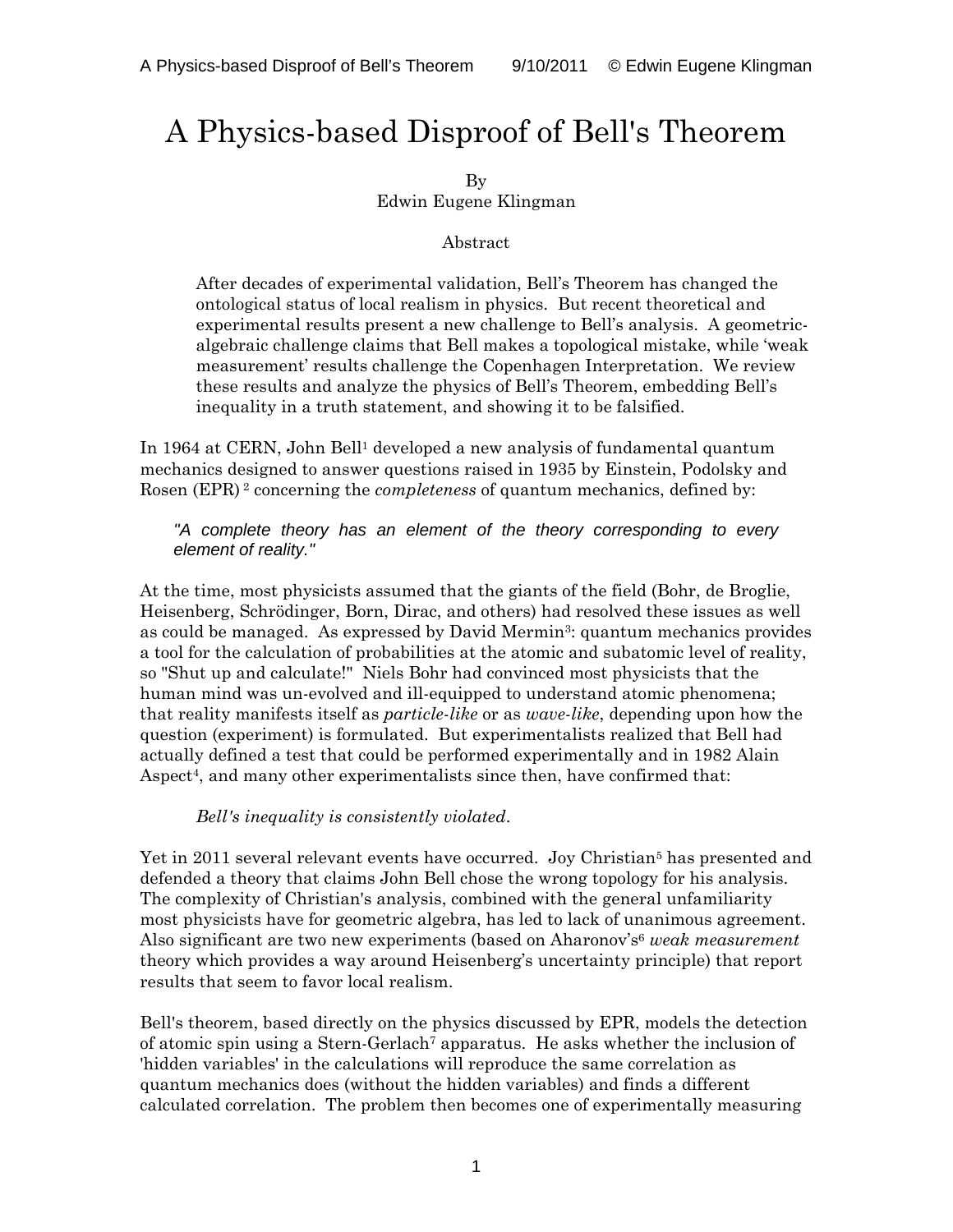these correlations to determine whether "reality" matches the quantum mechanical model or the hidden variable model. The experimental results clearly fall in the quantum mechanics court. The significance of this is that

*Bell's theorem became the basis of rejection of local realism in physics.* 

Christian addresses *the EPR formulation* of the spinning particles for his topological treatment. He formulates the two-particle problem in both a coordinate-free and a particle-free manner—both *spin-1/2 fermions* and *spin-1 bosons* results agree with reality, hence his *locally real* assumptions appear valid. His analysis applies to both *classical* and *quantum* correlated two-body systems—in every case his calculations agree with reality. Bell computes 2, Christian computes  $2\sqrt{2}$ , quantum mechanics calculates  $2\sqrt{2}$  and experiments produce  $2\sqrt{2}$ . *Only Bell is wrong!* 

Christian claims that a two-particle representation of the Bell Test both *supports local realism* and calculates the correct quantum mechanical results. Yet many are bothered by the fact that Bell's theorem is still mathematically correct. Writing about *hidden variable theories* and *Bell's Test*, Florin Moldoveanu states:

*"Indeed, Joy did not disprove Bell's theorem as this theorem remains mathematically correct."* 

How can Bell be correct *and* Christian be correct? *It's of absolutely no consequence that Bell's theorem is mathematically correct*. The question is whether Bell's theorem is *physically* correct. And it is *not*.

*So we must analyze Bell's inequality from a physical perspective, not a mathematical perspective.* 

We must focus on the logic underlying Bell's inequality. Since even those who accept Christian's mathematical analysis *still agree that John Bell's math is correct*, the issue is not correctness of his math, but correctness of Bell's physics. We reason:

*Theory + Experiment = true/false* 

Theory provides a mathematical *model* or *map* claimed to represent the physical universe in some appropriate manner over a specified region. Experiment attempts to create an appropriate physically real *instance* of the phenomenon in question.

Bell formulated his two-particle problem as spin ½ particles—filtered through Stern-Gerlach apparatus and measured remotely. Before analyzing the problem, let us define our terms. In *On the Einstein-Podolsky-Rosen paradox*, Bell relies upon two settings,  $\hat{a}$  and  $\hat{b}$  in a Stern-Gerlach experiment designed to measure selected components of the spins  $\vec{\sigma}_1$  and  $\vec{\sigma}_2$ . He then considers the hypothesis that if two measurements are made at places remote from one another, the orientation of one magnet  $\hat{a}$  does not influence the result obtained with the other  $\hat{b}$  . Bell then hypothesizes that a *more complete* specification can be effected by means of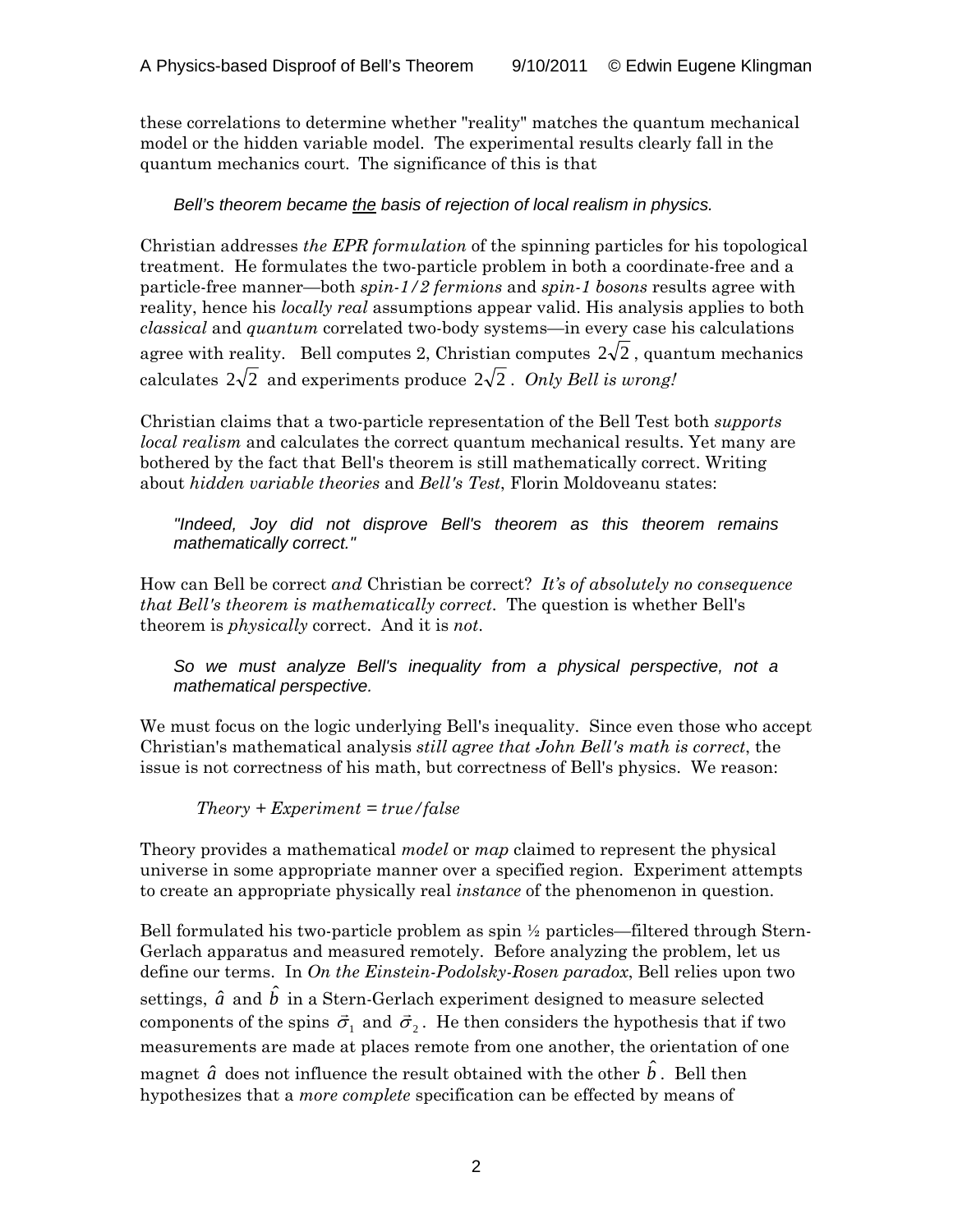parameters  $\vec{\lambda}$  , with  $\rho(\vec{\lambda})$  the probability distribution of  $\vec{\lambda}$  . The expectation value of the two components  $\hat{a} \cdot \vec{\sigma}_1$  and  $\hat{b} \cdot \vec{\sigma}_2$  is

$$
P(\hat{a}, \hat{b}) = \int d\lambda \, \rho(\lambda) \, A(\hat{a}, \lambda) \, B(\hat{b}, \lambda)
$$

which, he claims, should equal the quantum mechanic expectation value, which for the singlet state is

$$
<\vec{\sigma}_1\cdot\hat{a}\,,\vec{\sigma}_2\cdot\hat{b}>=-\hat{a}\cdot\hat{b}
$$

where *A* and *B* are respective results of measurement. Bell associates the parameter λ with '*initial values'* of hypothetical '*hidden variables'* at some suitable instant, including any auxiliary equations.

What has Bell proved? He calculated a probability, and used this to generate an inequality

$$
f(P(\hat{a},\hat{b})) = |P(\hat{a},\hat{b}) - P(\hat{a},\hat{b}')| + |P(\hat{a},\hat{b}) + P(\hat{a}',\hat{b})| \leq 2
$$

In 'real world' experiments, this inequality is violated. This fact has led many to conclude that local realism, the assumption on which Bell based his analysis, does not hold. Yet most discussion of Bell's analysis is purely mathematical in nature. This overlooks the fact that a crucial physical system exists, which we denote by  $S(\hat{a}, \hat{b})$ . Any experiment performed upon this system, combined with Bell's analysis of the experiment, then implies the following:

$$
[f(P(\hat{a}, \hat{b})) \le 2] + S(\hat{a}, \hat{b}) \Rightarrow true / false
$$

In fact, *this statement is always false*. To understand this we look, not at Bell's math, but at the physics.



In the above diagram we've depicted a physical experiment that corresponds to Bell's analysis. Two magnetic fields are positioned with respective directions  $\hat{a}$  and  $\hat{b}$  and spin ½ particles traverse these fields, to be detected, respectively, at locations *A* and *B*. When this experiment is performed the result is indeterminate—*homogeneous*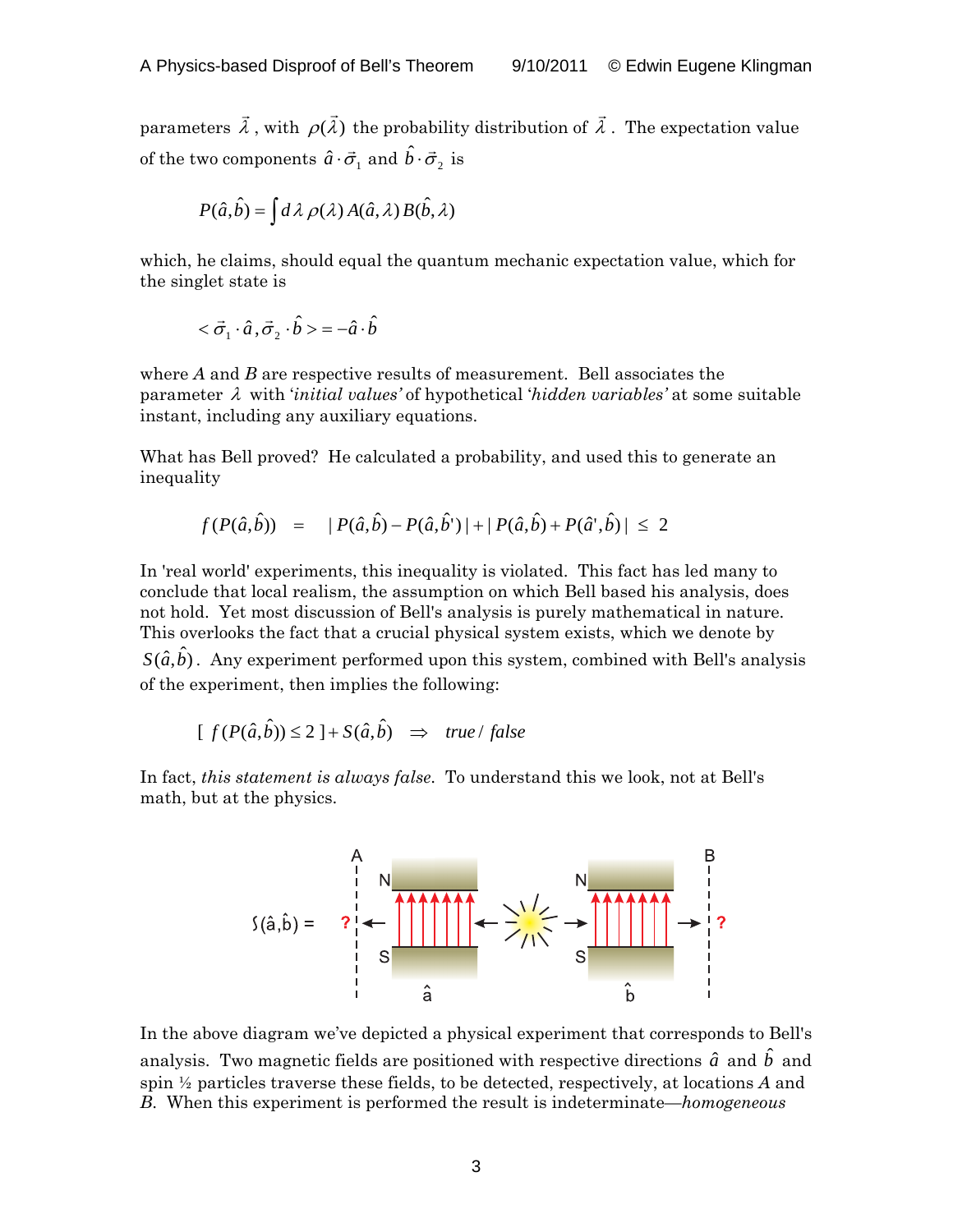magnetic fields, corresponding to unit vectors  $\hat{a}$  and  $\hat{b}$  do *not* split the beam, so no meaningful determination of spin can be made. J.S. Bell of course knew this; in *Speakable and Unspeakable in Quantum Mechanics*<sup>8</sup> he states:

#### *"If the field is uniform the net force on the magnet is zero."*

As is well known, in order to split a beam passing through the magnetic field, it is necessary that the field be inhomogeneous, as is the case shown below: [ Fields are shown rotated to exhibit non-linearity.]

$$
S(\vec{a}(\vec{r}_1,t),\vec{b}(\vec{r}_2,t)) = \begin{array}{c} A & B \\ +1 & A \\ +1 & A \\ -1 & A \end{array}
$$

Therefore the appropriate Bell test should be formulated

$$
[f(P(\vec{a}(\vec{r}_1,t),\vec{b}(\vec{r}_2,t))) \leq ?] + S(\vec{a}(\vec{r}_1,t),\vec{b}(\vec{r}_2,t)) \implies \text{true} / \text{false}
$$

We can conjecture that the question mark stands for the value  $2\sqrt{2}$  , since this would match the results of actual experiments performed using a system  $S(\vec{a}(\vec{r}_1,t),\vec{b}(\vec{r}_2,t))$ , but this is mere conjecture because Bell never calculated this result. Yet even without having calculated the value for the inhomogeneous fields, we have formally disproved Bell's theorem, because the statement

$$
[f(P(\hat{a}, \hat{b})) \le 2] + S(\hat{a}, \hat{b}) \Rightarrow false
$$

is indisputable. Bell was not a mathematician aiming to calculate a simple integral and obtain a simple result. Bell was a physicist, bothered by issues that arose with EPR and that had been glossed over for decades. To treat Bell's mathematics and to ignore the physics is a meaningless exercise. The fact is that, given physics corresponding to Bell's mathematics, his statement is false.

*Results of experiments neither confirm, deny, nor violate his conclusion. All such results are null.* 

Some who have invested time and effort in this problem and have hailed the "failure of local realism" as a mystical result may claim that this is a mere quibble—that Bell was merely making an appropriate approximation, as is commonly done in the art of physics. But for almost a half century the most important aspect of physics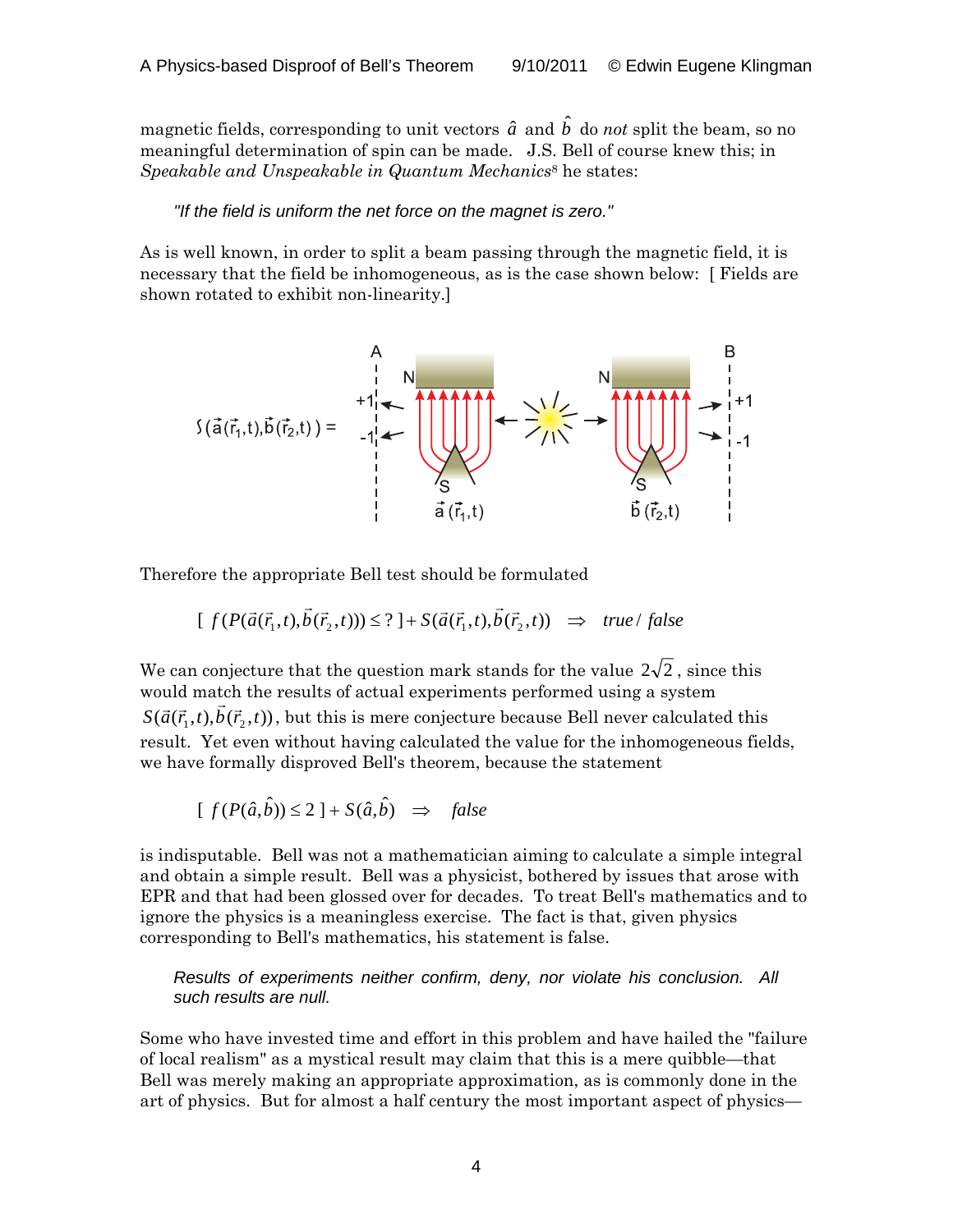whether or not local realism has meaning—has hung upon Bell's formulation. Moldoveanu9, in response to Christian, notes:

*"You say: 'It would be extraordinary if the fate of local realism were to hinge on a technical distinction between vanishing scalars and strictly zero vectors. … [but] the distinction is not technical, but critical.'"* 

Similarly, it would be the height of folly to claim that local realism does not exist in our universe based upon a simple approximation that is demonstrably false. To understand this we note that John Bell proceeded by examining a problem that, like most physics problems, included the following:

 The relevant dynamical laws The relevant initial condition (assumed) The relevant boundary conditions

It is quite common to formulate physics problems and/or design physics experiments such that either the initial conditions or the boundary conditions cancel in some significant way. This often makes the problem simple enough to solve. Bell attempted to ignore the complex boundary conditions of the Stern-Gerlach experimental system by formulating the problem as a homogenous field problem. That may or may not have been an appropriate approximation. But when the experiment was performed, and his result was falsified, there were two possibilities:

- 1.) go back to the drawing board, or
- 2.) banish local realism from the universe

For some reason, the physics community made the second choice. The first choice is the correct one. Bell's formulation of the problem is demonstrably incorrect.

The Stern-Gerlach physics is undeniable. Bell's choice of a unit vector, a uniform field, will always produce a null result, literally nullifying the test of his theorem. The inhomogeneous field employed is not described by Bell's mathematical model, and therefore his math is inappropriate for the real experiment. Hence 'violation of Bell's inequality' is meaningless, since theory and experiment are incompatible.

But what about photons? Although Bell formulated his theory for Stern-Gerlach (corresponding to the EPR formulation that he was addressing) many relevant experiments are actually performed not on spin ½ particles but on polarized photons. How does this affect the above arguments? The physics involved might

seem to more closely approximate the unit vector descriptors,  $\hat{a}$  and  $\hat{b}$ . Yet even this case is not so simple. Factors involved include:

- 'Changes en route' can violate inequality
- 'Non-linear effects' occur in ALL photon experiments
- 'Entanglement Sudden Death' (ESD) in fiber optics
- 'Detector inefficiency' and 'randomness' issues
- **Christian's analysis** *included* photons same  $2\sqrt{2}$  result.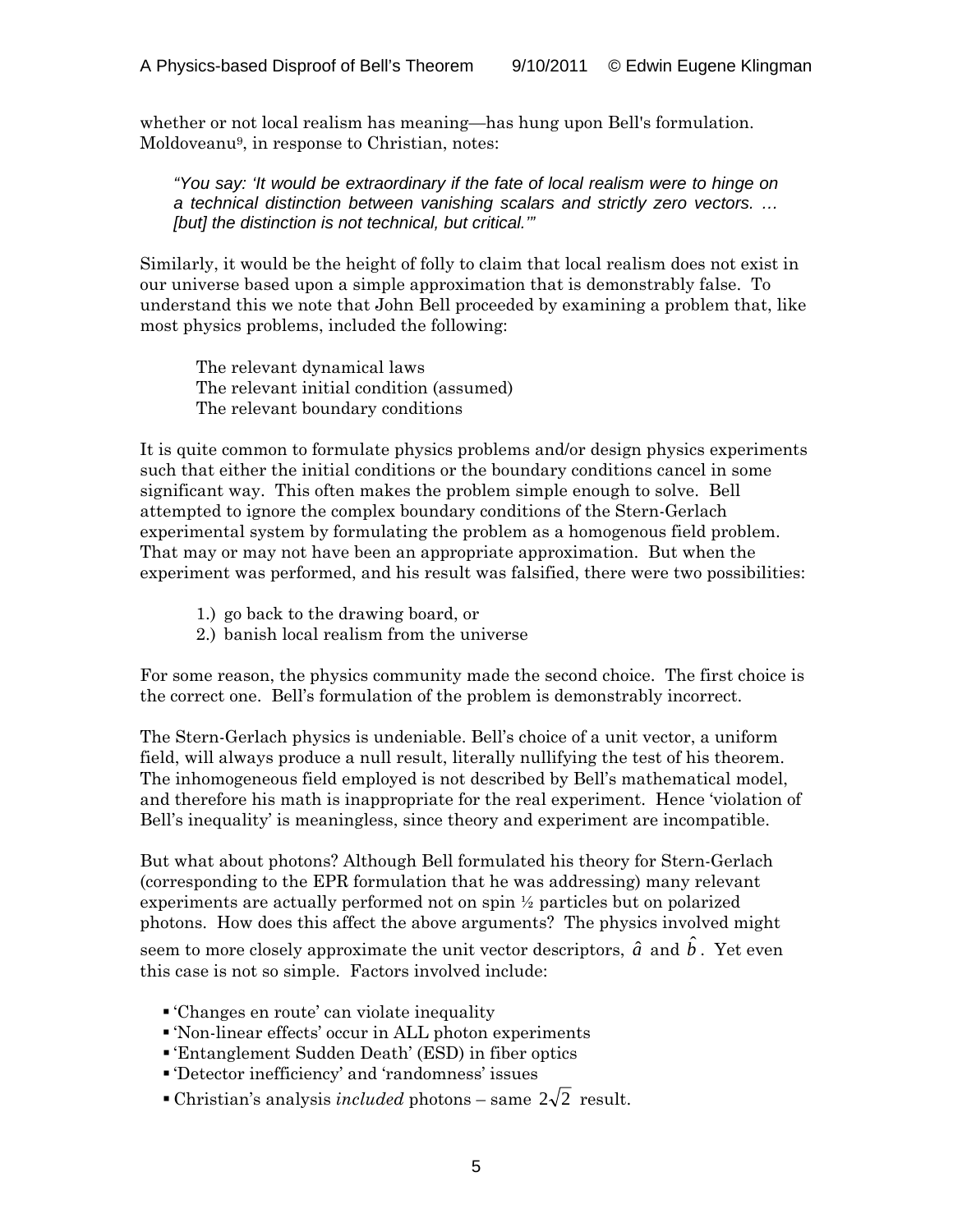But the fact is that en route changes occurring before the measurement is made—in either branch—will affect the results and may lead to violation of the inequality without in any way challenging the concept of local realism. Such *changes en route* are implicitly boundary condition effects having nothing to do with initial conditions. So the need to include boundary conditions in calculating the inequality exists.

We can examine the issue of *initial conditions* versus *boundary conditions.* Whereas the physical re-arrangement of magnets occurs mechanically, the polarizing filters can be operated at electronic speeds. And one of the 'holes' in the experiment, guaranteed randomness, is addressed by 'delayed choice' experiments in which the filter angle is chosen (as randomly as possible) only at the last moment, in order to require super-luminal communications, if any occur. The *last minute* imposition of a random polarizing filter orientation is absolutely *not* to be considered an initial condition. It is a time-dependent boundary condition. This should be obviously true from the mere description of the experiment. But it's also implied by the actual results of the experiment:

*As long as the same polarization angles are applied to each path, the correlation is perfect. Only when different angles are chosen for each path does the correlation change. From this we infer that identical boundary conditions cancel, but varying boundary conditions must be handled appropriately!* 

It is remarkable that, as long as both particles are subjected to exactly the same test, the correlation is perfect. Here initial conditions are sufficient, since boundary conditions cancel. Only when different filter operations are performed on each path does the correlation behave in a more complex manner. As a result of further analysis, most recent experiments use 'delayed choice' as follows. In order to eliminate the possibility that the state of A's filter is somehow known by B, the state of A's filter is determined, randomly, only at the last moment before the measurement is made (and the same for B's filter). The changes are ideally made in such manner that knowledge of the other filter would require super-luminal transmission of information. As a consequence, there is absolutely no way that the 'delayed choice' state of the filter operation can be considered an *initial condition*. It is a *boundary condition* that is a function of time. So we must replace  $\hat{a}$  and  $\hat{b}$  by  $\vec{a}(\vec{r}_1,t)$  and  $\vec{b}(\vec{r}_2,t)$  subject to  $\delta[\vec{a}(\vec{r}_1,t)] \neq 0$  and  $\delta[\vec{b}(\vec{r}_2,t)] \neq 0$ .

But does the centrality of inhomogeneity to the spin  $\frac{1}{2}$  cases apply to photons? If not, the use of  $\hat{a}$  and  $\hat{b}$  as polarizations may be appropriate approximations. The *changes en route* argument is independent of this representation. And all real photon experiments *require* non-linearities in the photon paths in order to affect the experiment. Finally, Christian has shown<sup>18</sup> that a correct coordinate-free geometric model of the physical space calculates the quantum mechanical result.

The above exposition shows that *attempts to banish local realism from our physical universe are premature at best*. Local realism is compatible with the fascinating results obtained in the last year or so. Results compatible with a *particle AND wave* theory are quite mysterious from a *particle OR wave* (Copenhagen) perspective.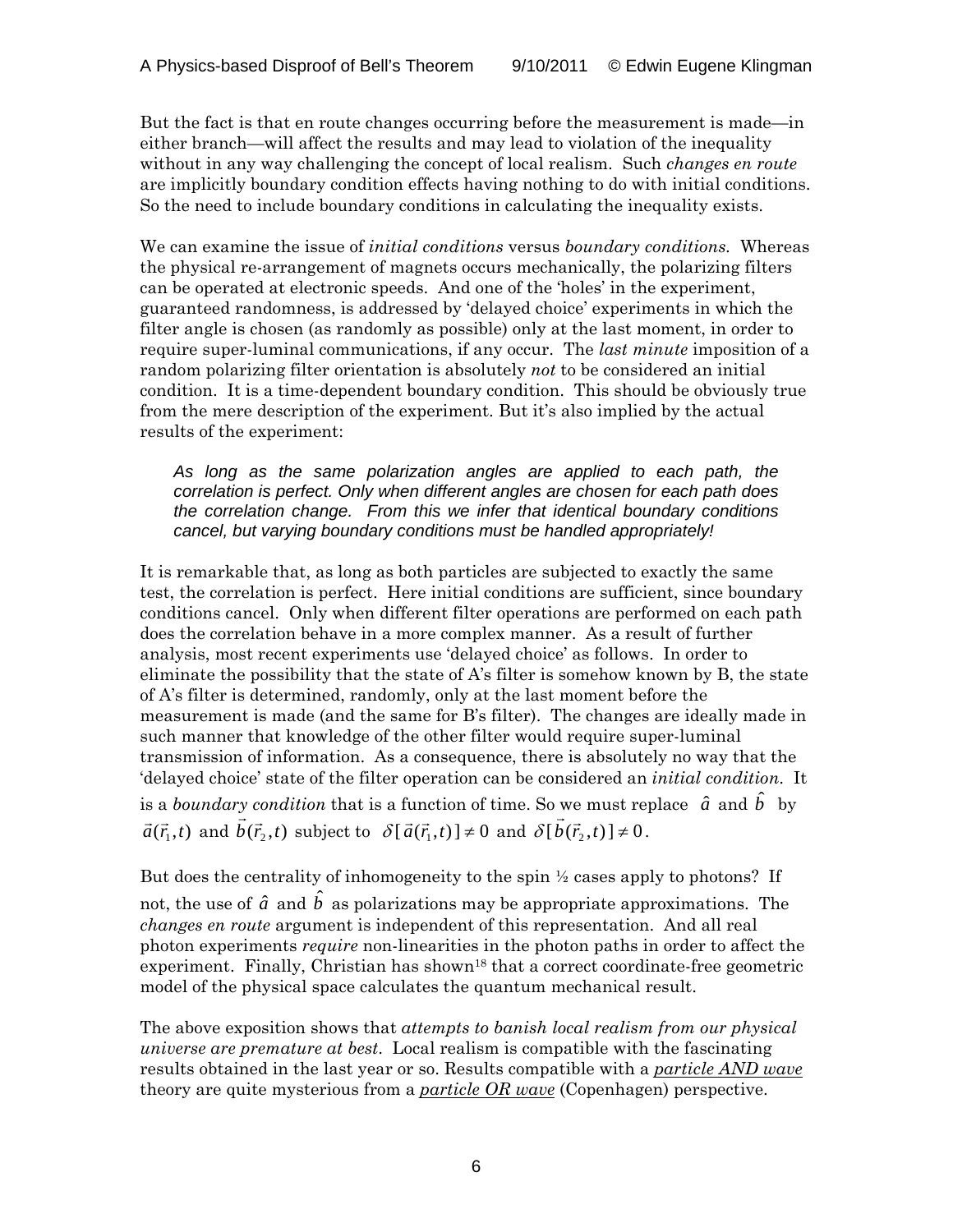What's at stake?

From a human perspective, the stakes are the highest possible. The Bohr, or 'mystical', tradition celebrates the 'weirdness' of quantum mechanics and says, in essence, that our brains are not equipped to deal with reality. The classical tradition of local realism assumes the human ability to 'intuit' reality.

Bell's inequality has tilted the scales heavily against local realism, If Bell is wrong, based on Christian's topological analysis—or based on the simple inappropriateness of his formulation of the problem, as I contend—or for any other reason, then local realism has gotten a bad rap.

Despite much discourse, Christian's approach is not yet generally accepted. It is indisputable that uniform fields corresponding to Bell's formulation cannot possibly produce Bell's results—though I expect it to be disputed. Arguments against Bell are somewhat subtle; experiments, from Aspect to Zeilinger<sup>10</sup>, seem more conclusive. So it is paramount to understand that all experiments that violate Bell's inequality are *meaningless* if Bell made a logical mistake.

Even better would be experiments that support local realism. And within the last few months just such experiments have been reported. We look at these next.

# **Experimental Proof**

The Michelson-Morley experiment showed no effects of *the ether*, the Eddington experiment measured the *bending of light* predicted by general relativity, and the Davisson-Germer experiment showed the *wavelength of particles*. All of these, we are told, *settled the issue*. Somehow, today, experiments do not so readily settle issues. Experiments have been ongoing for 3 decades that *violate Bell's inequality* and still there are questions about "holes" in the experiments<sup>11</sup> (most having to do with *detector efficiency*, but also with *randomness*). It doesn't help that they rely upon statistical correlations, as opposed to simply exhibiting physical phenomena.

Similarly, *hints of Higgs* have been reported at the Tevatron and LHC. The question is whether 'real particles' are being seen or simply statistical artifacts that are attributable to the analysis software. Yet experiments that seem rather clear cut haven't been generally accepted. For example, Martin Tajmar's experimental detection12 of the C-field has made little discernable impression on the physics community. Likewise, the 4% anomaly13 in the *proton radius* determined by muonichydrogen measurements. Even 120 orders of magnitude error in vacuum energy seems to have had little impact on QED and QCD. So it probably shouldn't be surprising that recent evidence for the reality of *particle AND wave* (vs. the Copenhagen belief system's *particle OR wave*) has as yet had little impact.

One such experiment shows *non-dispersing electrons in a Bohr orbit.* Since the days of Heisenberg's uncertainty principle it's been considered to be the case that orbital electrons *disperse,* existing only as a *probability density*. But corpuscular electrons can attribute such non-localized behavior to random noise, from cosmic microwave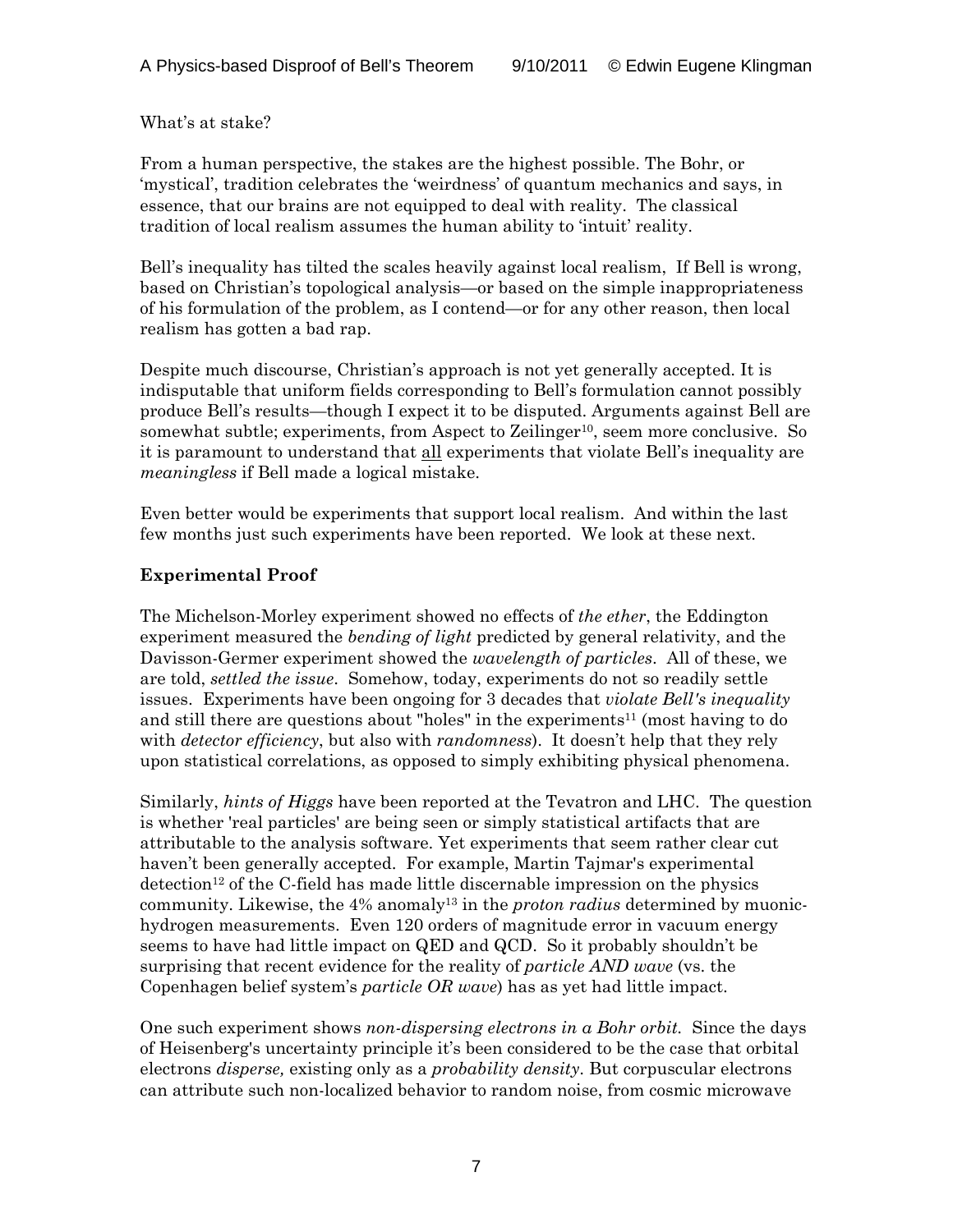background radiation or local radio and TV transmissions. This however is not the view of Copenhagen physicists, who view particles as *superpositions of wave functions* rather than as locally real particles. Yet Maeda<sup>14</sup> et al. have created a "traveling trough" and found that an orbital electron will travel in this trough without dispersing, *just like a 'real' particle*.



*Red electron travels in yellow electromagnetic trough orbiting blue nucleus.* 

For most of the history of quantum mechanics the "two slit experiment" has been a touchstone. When particles are measured at the slits, they appear to be particles that came through one slit or the other. But measurements far from the slit appear to show wavelike interference. The Copenhagen *'particle or wave*' interpretation can make little sense of this, and does *not* support the idea of 'particle trajectories'.



The de Broglie-Bohm *'particle and wave*' interpretation *does* entail particle trajectories. Due to the popularity of the Copenhagen view and the more recent violations of Bell's inequality, the idea of "real particles" has been losing out for decades. And until very recently the idea of experimental tests seemed severely constrained by Heisenberg's uncertainty principle. Much obfuscation has grown up around this fact and has been attributed to *Heisenberg's uncertainty* but the simple fact is that the measurement of momentum implies a change in position  $(\Delta x)$  and this cannot be obtained in one measurement. There are many mathematical *explanations* for this, but *change* always requires two measurements, and prior experimental concepts and techniques were such that the first measurement disturbed the system in such a way that the following measurement was compromised.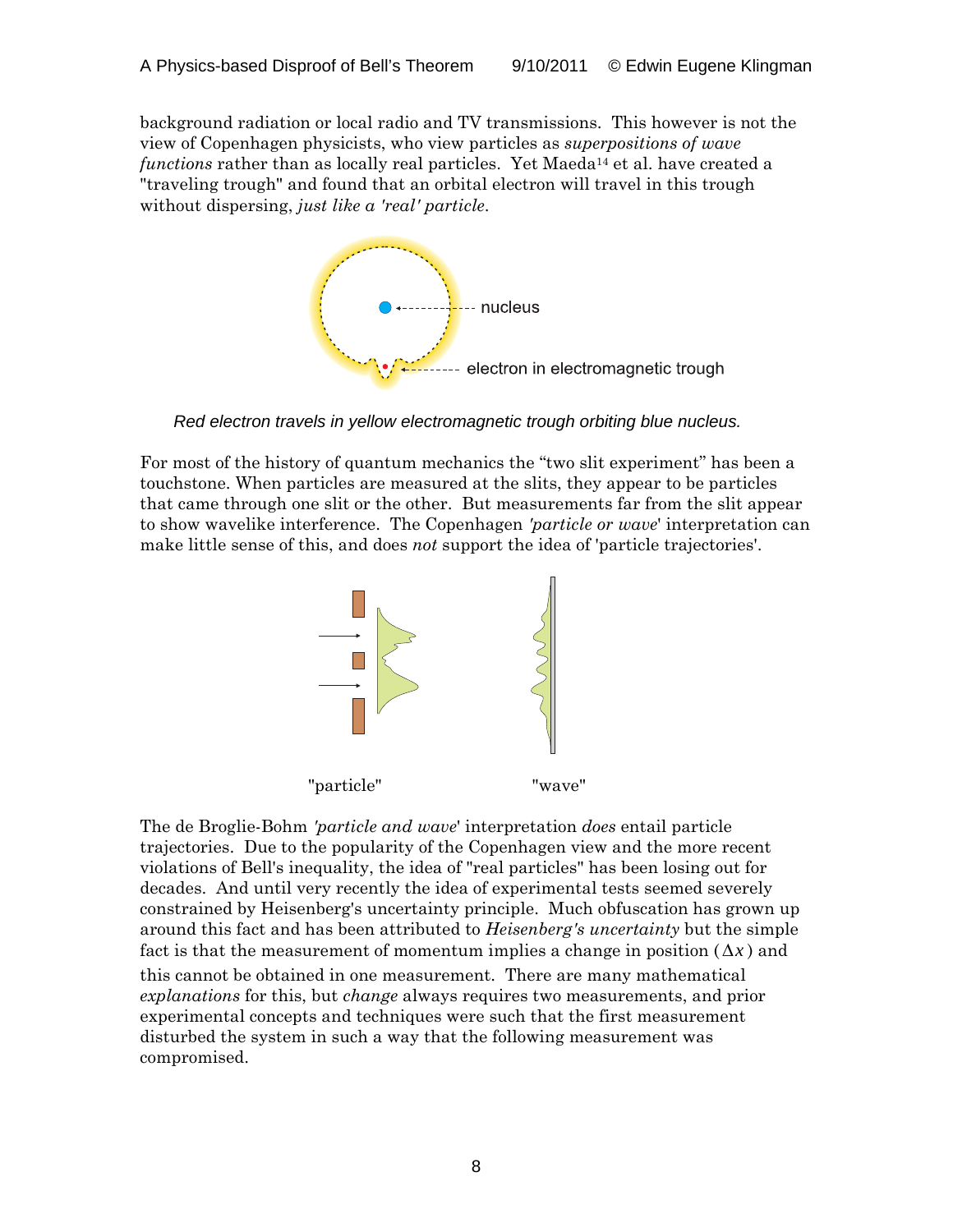Quantum measurements historically produced strong results that appeared on a classical apparatus. The cost of this appearance was the disturbance of a coherent quantum system. This experimental picture changed in 1988 due to Aharonov's idea of *weak measurements* in which a first measurement is too weak to disturb the state of the system, but is followed by a stronger measurement that does perturb the system. Such experiments are now producing data that was previously believed impossible to come by. Aharonov's *weak measurement* does not produce an unambiguous classical state of the apparatus, but is followed by a *strong measurement* that records the quantum state. By measuring sequentially two complementary variables of the system, one can obtain information that is forbidden in principle to one measurement. The first measurement provides correspondingly less precision, but this precision can be regained by averaging.

The *weak measurement* provides information on one property "*without disturbing the complementary property and so the future evolution of the entire system*". An ensemble of such measurements allows statistical reconstruction of behavior that was deemed impossible to obtain. In one of the most recent examples Aephraim Steinberg<sup>15</sup> et al. have managed to measure momentum and position of single photons in a two slit experiment. A weak or imprecise measurement of momentum was followed by an accurate measurement of final position (where the photon hit the camera). Their incredible 3-D plot of a single photon is shown below:



What is of particular interest is Steinberg's statement that

*"Our measured trajectories are consistent… with the realistic but unconventional interpretation of quantum mechanics16 of such influential thinkers as David Bohm and Louis de Broglie".* 

Make no mistake; this is a landmark quantum mechanics experiment. For a century the *principle of complementarity* devised by Bohr has used the two slit experiment to teach that either particle properties or wave properties can be observed, but the system cannot behave as both a particle and wave simultaneously. Steinberg has proved that this doesn't have to be the case—the system can behave as both.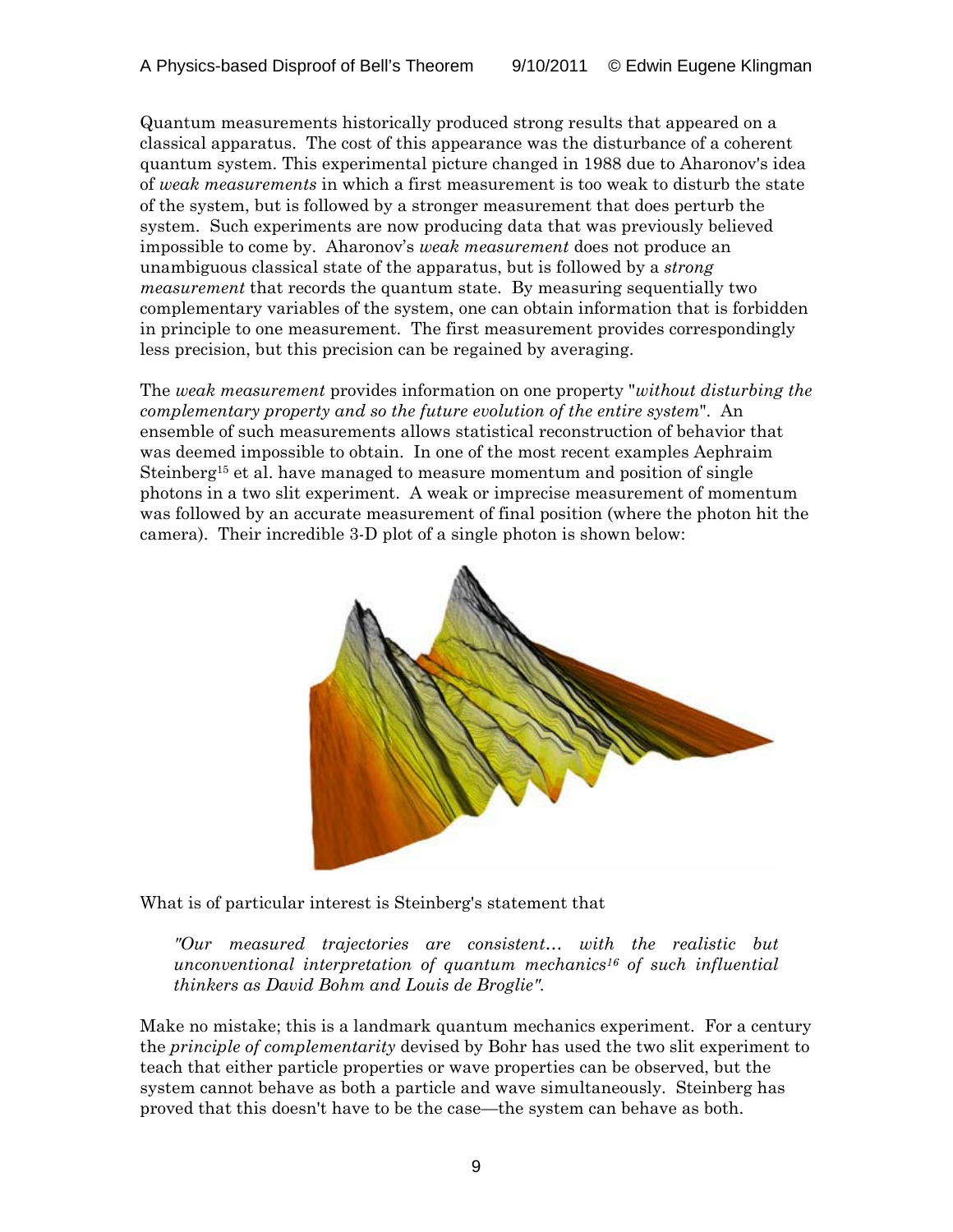# *The particle is simultaneously wave and corpuscle!*

Since 1926 the Schrödinger wave function has been the central mathematical entity in quantum mechanics, believed to completely specify the state of the system. Yet in the Copenhagen Interpretation, *the complex-valued wave function is not itself considered to be a physical element of quantum theory*. For this reason it has been believed that the unknown wave function of a system cannot be determined experimentally, even in principle, for a quantum system.

As a way around this, *tomographic* techniques perform measurements upon an ensemble of quantum systems to determine the statistics, then, having obtained a measure of probability, attempt to extract a probability amplitude algorithmically, an 'indirect' measurement of the wave function.

Yet Jeff Lundeen<sup>17</sup> developed the concept and theory for direct measurements of the quantum wave function and in 2011 reported results of experiments conducted by his team. The effectively *orthogonal* information derived by Aharonov's technique can be represented as *real* plus *imaginary* information and represented as the quantum wave function. This *direct measurement* lends new reality to the wave function and demands an explanation hitherto satisfied by 'mystical' claims.

It is difficult to overstate the significance of this. Lundeen has succeeded in directly measuring the physical reality of the quantum mechanical wave function that most physicists have believed to be essentially non-physical in some mystical sense. As John Duffield comments in *PhysicsWorld*:

*"It's good to see the quantum-mysticism 'you can never understand it' edict being shot down by real experimentation which gingerly feels out the photon wave function."* 

Incredibly, Lundeen's direct measurement of the wave function was reported in *Nature* (9 Jun 2011), the same week that Steinberg's report of photon trajectories through a two-slit apparatus was reported in *Science* (3 Jun 2011). Also remarkable is the complementary nature of the experiments, to wit:

Steinberg: Weak momentum  $\rightarrow$  strong position measurement.

Lundeen: Weak position  $\rightarrow$  strong momentum measurement.

Also remarkable is that Lundeen's weak quantum measurements of the transverse spatial wave function "*directly probes the real and imaginary parts of the wave function of the ensemble*". The treatment of the *imaginary number*  $(i = \sqrt{-1})$  is here simply a shorthand for *orthogonal*. In static systems three Cartesian coordinate axes easily express orthogonality. But in a rotating system the relative components are constantly changing. What <u>is</u> constant is the orthogonality. Thus  $i = \sqrt{-1}$  is simply a means of combining two equations into one equation.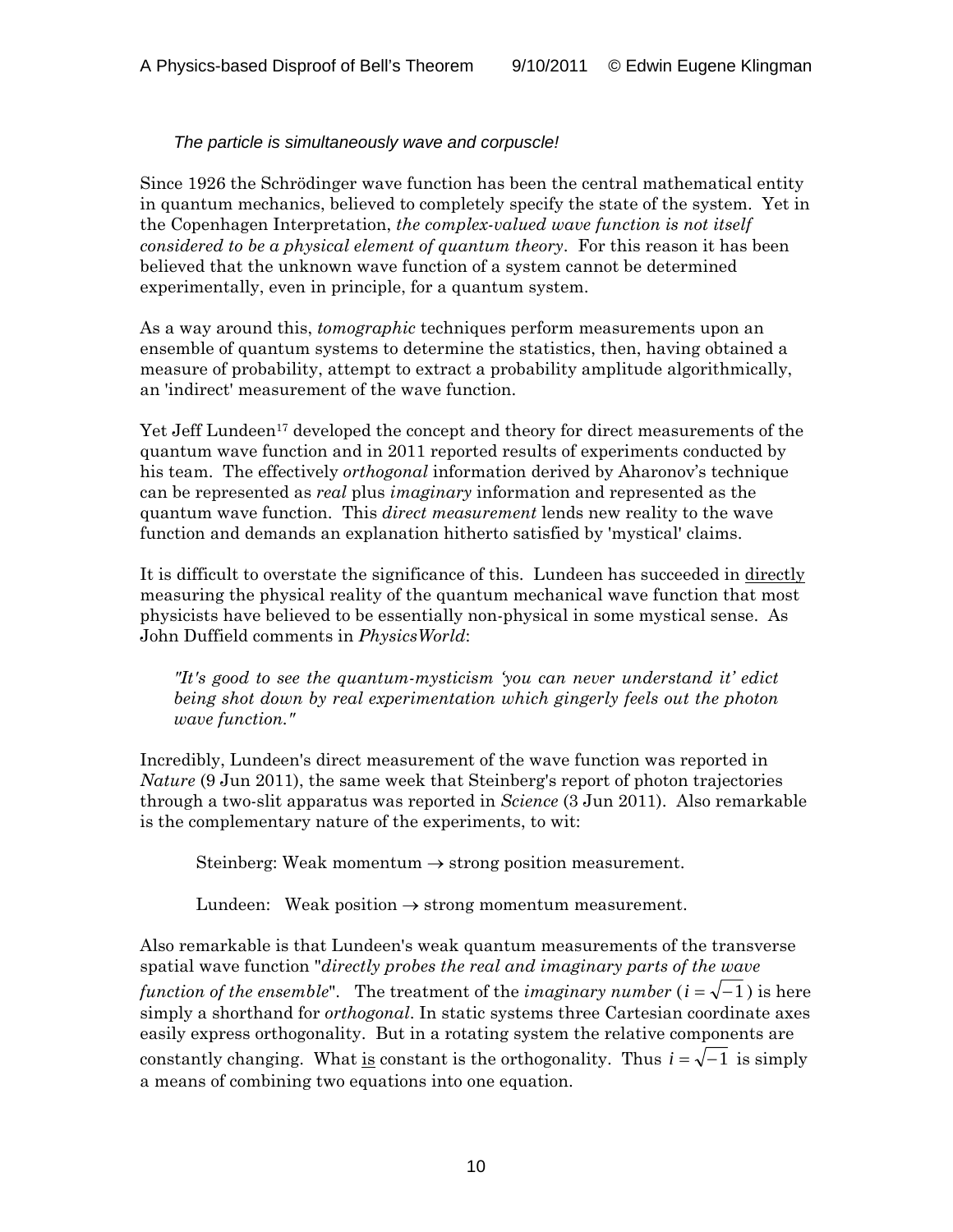# **Conclusion**

For almost a century quantum physics has trended toward more mystical, beginning with Niels Bohr's *principle of complementarity* and the Copenhagen *superposition of wavefunctions* and *collapse of the wave function* and gathering steam with Aspect's and others experimental *violation of Bell's inequality*. What were originally assumed to be locally real phenomena have evolved to *non-local, non-real properties* that only collapse upon measurement and now the results of measurement reflect remote (non-local) information conveyed super-luminally. Joy Christian's geometricalgebraic treatment of Bell's Test calls this interpretation into question.

I've chosen to ignore Christian's math problem to re-direct focus to the physics problem, which is that Bell attempted to use incorrect boundary conditions and thereby derived what is in essence nonsense, This led to non-local, non-real concepts that increased the 'mysticism' at the expense of clarity. But physicists can not ignore Steinberg's demonstration of particle trajectories and Lundeen's direct measurement of the quantum wave function.

I have shown why Bell was wrong. Joy Christian has shown how *coordinate-free parallelizable* representations yield the same results as quantum mechanics, and Aspect-to-Zeilinger have experimentally shown that the QM calculation is correct. Finally, Steinberg and Lundeen have, separately and convincingly, shown that the deBroglie interpretation of *particle AND wave* is the reality, and the almost centuryold Copenhagen interpretation is mistaken.

Despite Christian's calculation of topologically correct correlation, there is no theory explaining how probability amplitudes (wave functions) relate to *particle AND wave* phenomena. I have worked out this theory and hope to present it this year. (2011)

Edwin Eugene Klingman